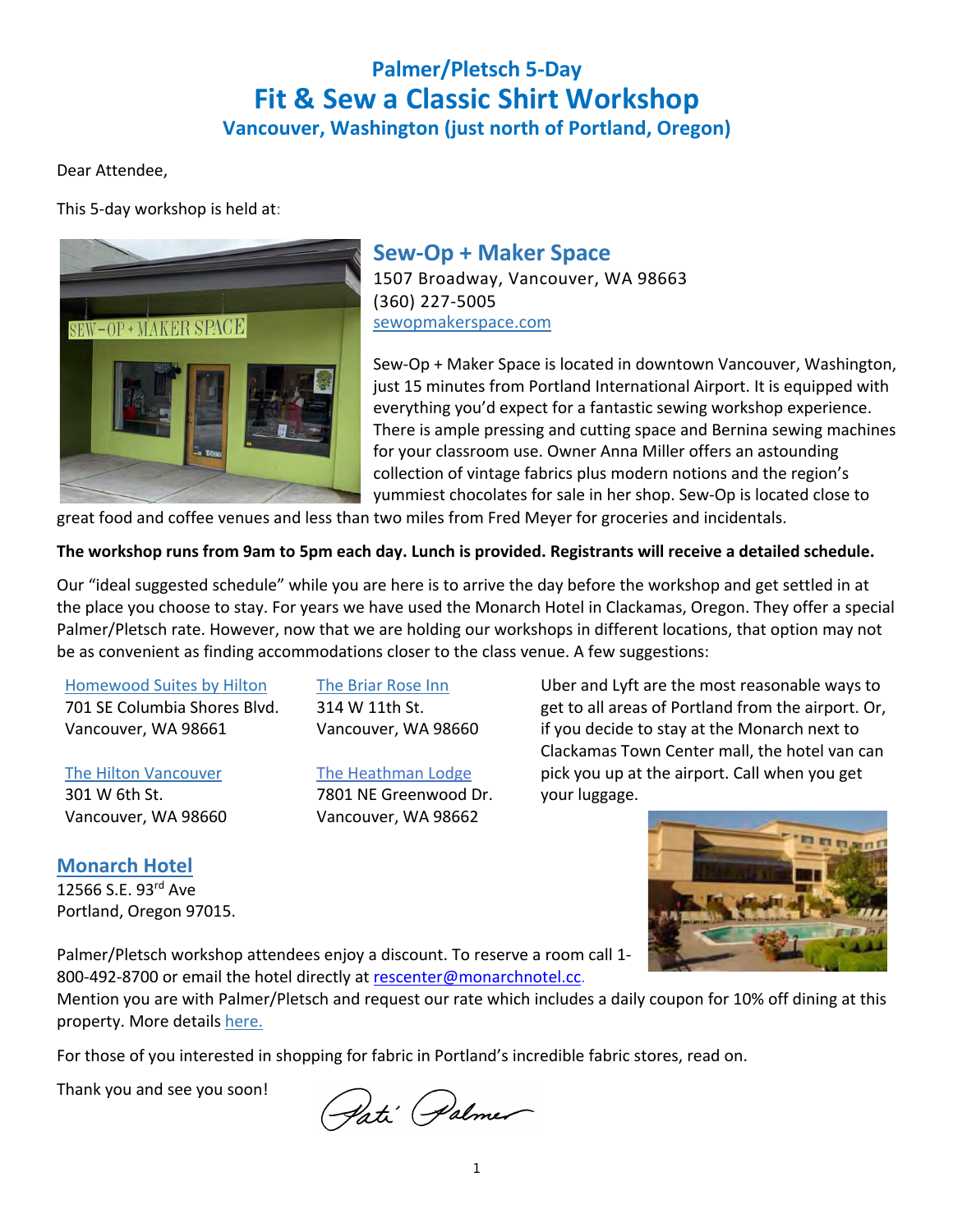# **Bring the Following to the Workshop:**

Sew-Op, the location of our class, will have the notions you may need to replenish such as  $\frac{1}{2}$ " Scotch Magic Tape, 1 3/8" .5 mm glass head pins, Perfect Pattern Paper, and recent Palmer/Pletsch books, and most in spiral.

- **Dress comfortably.** Layers are best. Consider a cami if modesty is of concern. Avoid anything that compresses your shape. You will be trying on your pattern tissue and pin-fitting your fabric.
- **If you wear a bra,** make it a good-fitting one and wear the same bra every day of class, especially if you are large busted.
- **Hair tie or clip if you have long hair, so we can see the tissue on your back.**
- **Chain necklace** to mark the base of the back of your neck-optional.
- **Sewing machines.** Bernina sewing machines are provided. If you prefer to bring your own, don't forget extra bobbins and needles.

### **● Sewing and alteration supplies:**

- Paper scissors
- \_\_\_ Fabric Scissors
- Seam gauge
- \_\_\_ Tape measure
- Preferred marking tools (chalk wheel, tracing paper etc.)
- 2" X 18" flexible clear plastic ruler (recommended, but not mandatory)
- \_\_\_\_\_ Soft-leaded pencil
- Fine-tip permanent marker
- $\frac{1}{2}$  1 box of 1 3/8" extra-fine glass-head pins (.5mm size is best—it will not bend when
- piercing cardboard surfaces) and a magnetic pin cushion.
- Needles (both hand and machine)
- 1 roll 1/2" Scotch Magic Tape in the green box (no substitutes) in a weighted dispenser.
- \_\_\_ 1 package Perfect Pattern Paper
- \_\_\_ Pattern: *Palmer/Pletsch for Butterick 6852 is included*. If time allows, other shirt pattern options are Butterick B6856, B6842, B6841, McCall's M8014, Grainline Archer Shirt, or any basic button-up shirt pattern with a collar and either a facing or a band, and is printed on tissue.
- Fabric for patterns: Woven cotton or rayon. Prewashed.
- Silk or poly make a great blouse but will probably double construction time.
- Thread, buttons (1/2" or 13mm)
- 1 package of Palmer/Pletsch PerfectFuse SHEER Interfacing
- **Book: The Palmer/Pletsch Complete Guide to Fitting** (spiral is best).
- **Covered, refillable water bottle** labeled with your name.

### **Mark your supplies with your name before class.**

### Please do not wear perfume. We have found that some students have allergies to it.

### **We will provide:**

Our newest Palmer/Pletsch Classic shirt pattern B6852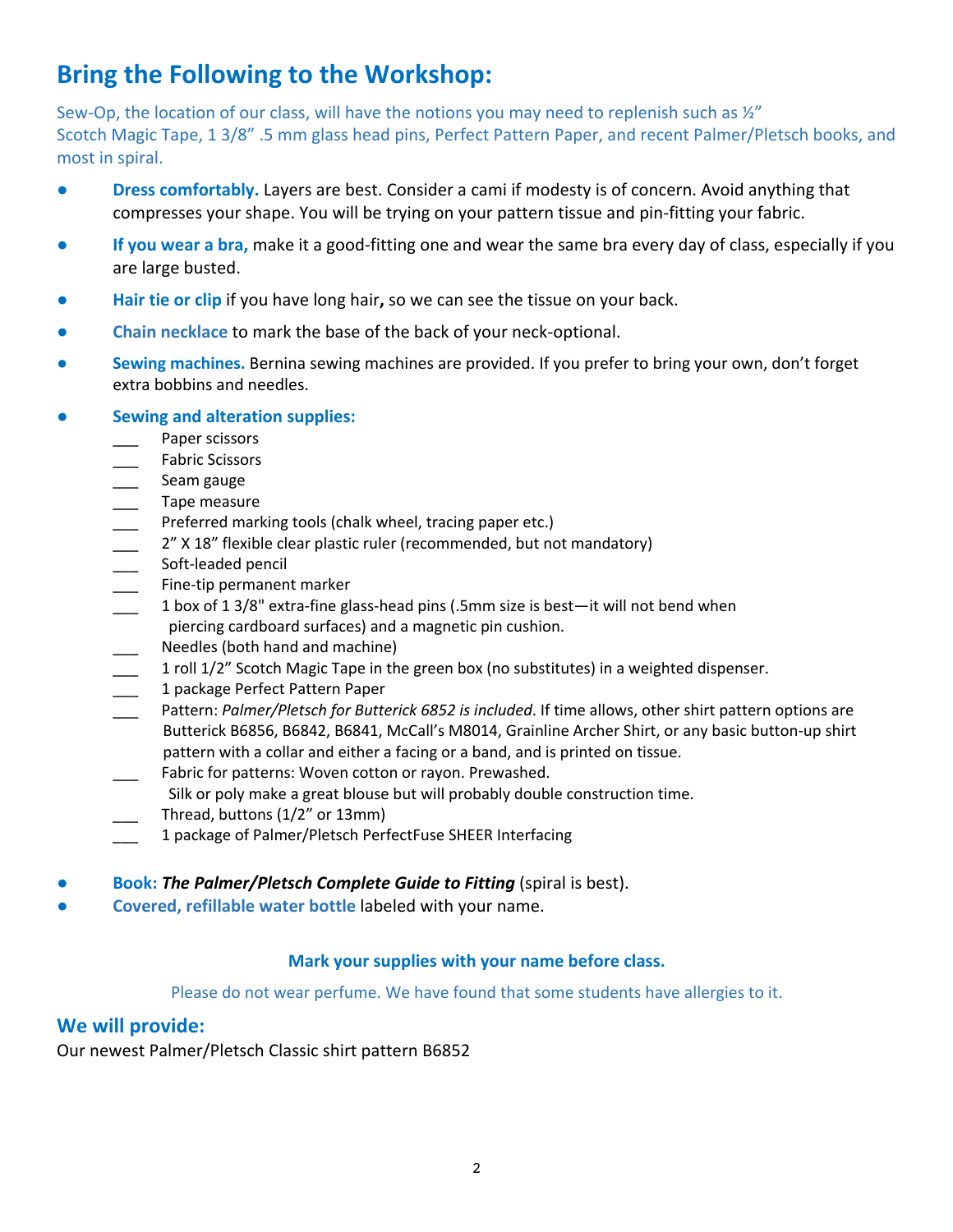**Palmer/Pletsch Certified Sewing Instructors: This workshop will give you 40 PDUs.**

# **Palmer/Pletsch Certification for Teachers**

If you are not already a CSI, after completing teacher training you are qualified to apply to be a Palmer/Pletsch Certified Sewing Instructor. If you apply within 30 days of the workshop, you will be able to count this workshop as 40 points toward your 100 needed to renew in one year.

Learn more and download the forms at

**http://www.palmerpletsch.com/certification/**

Palmer/Pletsch CSIs are listed on the Palmer/Pletsch website certified teacher locator.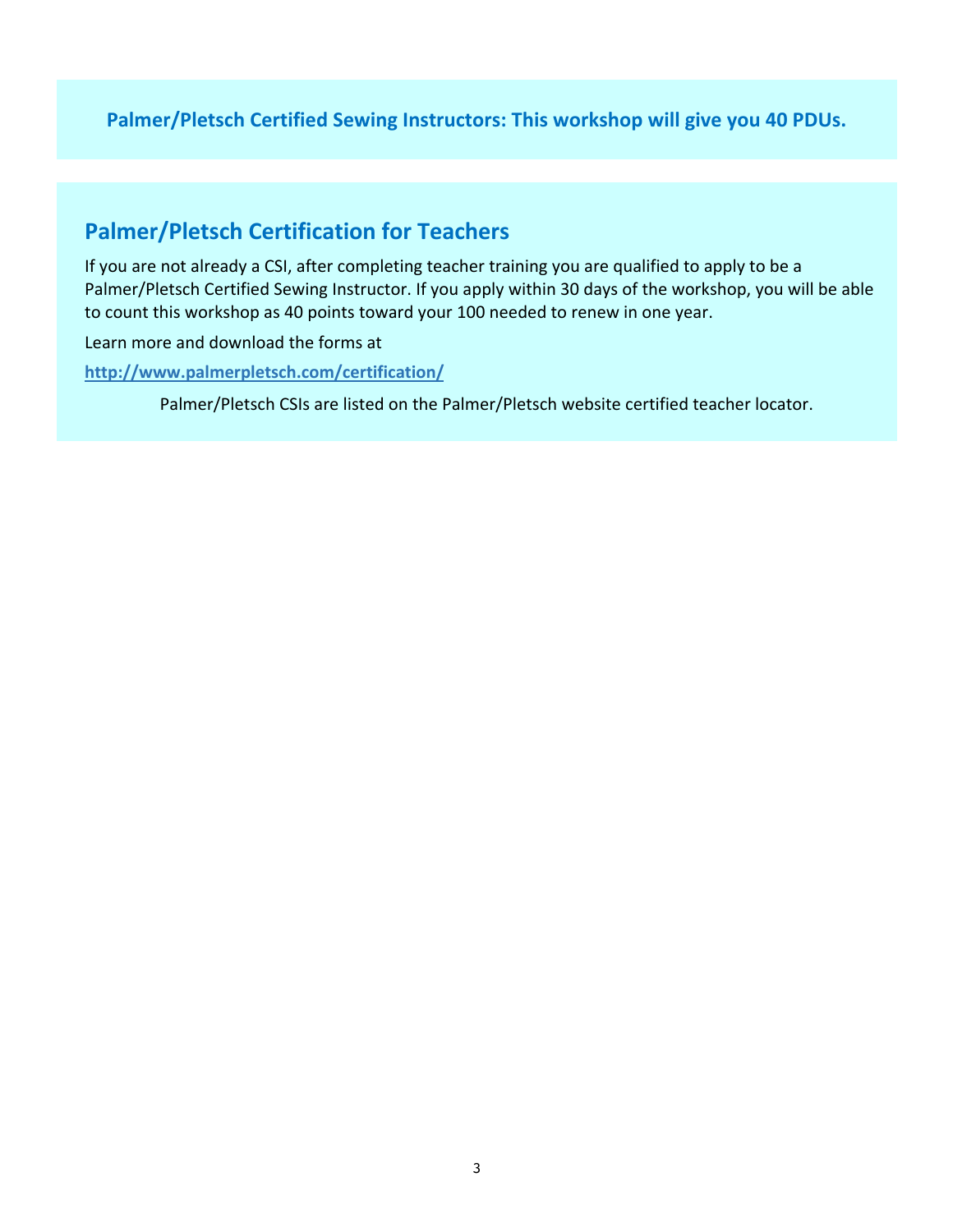# **OPTIONAL OPPORTUNITIES:**

# **HAVE YOUR COLORS DONE!**



When someone says, "You look amazing today!" chances are you're wearing a color that perfectly complements your natural beauty. Learn how to determine your best colors with image consultant and color expert Ethel.

Ethel expands the four-season color concept with her own color system, to help us understand how the colors we wear can complement our own hair, skin and eye colors. She will then teach you how to translate this knowledge into creating a wardrobe that truly flatters.

Portland-based Ethel Harms is an award-winning image consultant who has been helping people look beautiful for over 30 years. As the Image instructor for the Palmer/Pletsch International School of Sewing, she has worked with people from all over the world to define their best image. She is featured in the Palmer/Pletsch book *Looking Good…Every Day*!

Book your appointment at her Lake Oswego studio for the day before the workshop. Ethel will then bring your custom color palette to the workshop

and show you how to shop for your best colors. Two workshop students can attend together.

The Color Analysis price for Palmer/Pletsch workshop students is \$275. Book your appointment directly with Ethel by calling 503-699-5501 or e-mail eharms@msn.com. For more about Ethel Harms, visit www.yourimageconsultant.com.

# **TOUR THE AREA**

If you have time to tour our beautiful region before or after the workshop, or if you have a companion with you who came to tour, here are just a few suggestions:

- Drive the "loop" going up into the stunning Columbia River Gorge on Highway 84. At Hood River, turn up to Mt. Hood, visit the historic Timberline Lodge, and drive back to Portland on Highway 26.
- We are only  $1\frac{1}{2}$  hours from the coast.
- The MAX line to downtown is just across from the Monarch Hotel.
- The Spirit of Portland has a wonderful lunch and dinner river cruise that is quite reasonable and showcases why we are called the "city of bridges."
- Maryhill Museum houses the famous Théâtre de la Mode dolls from the 1940s. Palmer/Pletsch published a book on the history of the collection. The museum is open April to November and is about a 2 hour drive east on 84. Stop at Multnomah Falls on the way! You could have breakfast at the lodge and lunch at Maryhill.

Google can provide more information.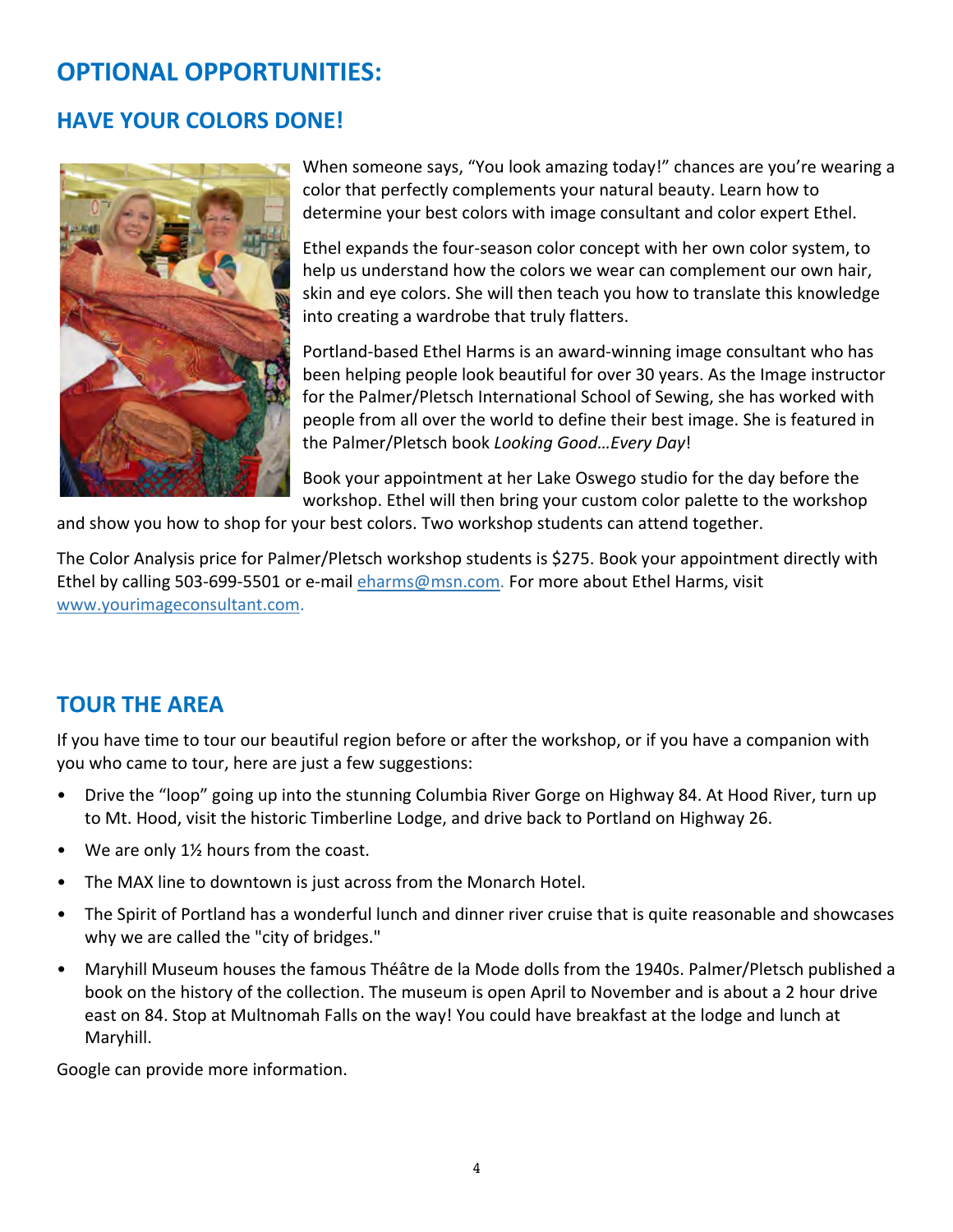# **FABRIC SHOPPING IN PORTLAND**

Portland has many wonderful fabric stores. Using an app for navigation makes it easy for you to shop alone or as a group. You may find us meeting up with you somewhere because we like to shop too!

Request a class list before you book travel if you want to try to put together a shopping group. Shopping the day before gives you a chance to buy fabric for class projects. (Though you won't have altered your pattern(s), so it would be a good idea to purchase a little more yardage than the pattern chart



indicates.) Shopping after allows you to make friends and ask who would like to shop with you.

The stores below are grouped in an efficient order to visit. Avoiding freeways is a way to counter traffic in morning or mid to late afternoon. If you are staying at the Monarch Hotel, start with the Mill End store right off highway 224 then Pendleton is about 4 blocks away.

#### **Bolt Neighborhood Fabric Boutique** 4636 NE 42nd Ave, Suite C

Portland, OR 97218

*Bolt moved to a larger space that is very light. They carry fashion wovens and knits and hand selected cottons for quilting and fashion.*

#### **Modern Domestic**

422 NE NE Alberta St. Portland, OR 97211

*Modern Domestic sells Bernina sewing machines and a nice selection of fashion fabrics and cottons as well as unique notions.* 

#### **Josephine's Dry Goods**

2609 SE Clinton St. Portland, OR 97202

*Josephine's carries high-end silks, woolens, a large selection of Liberty cottons as well as Palmer/Pletsch Interfacings.*

#### **Mill End Store**

9721 SW McLoughlin Blvd. Milwaukie, OR 97222

*This is a BIG store so allow plenty of time to explore their selection of wool, silk, linen, knits, outerwear, cottons, and evening fabrics.*

#### **Pendleton Woolen Mill Store**

8550 SE McLoughlin Blvd. Portland, OR 97222

*The store carries Pendleton yardage including plaids, coatings, pre-cut pieces, and a large range of Pendleton blankets and home accessories. Also bulk zippers and unusual items for sewing and crafting.*

**TIPS:** Take photos of pattern envelopes for yardage. Bring swatches of anything you want to match. Shop buttons. Bring color palette if you had your colors done. Wear comfortable shoes.